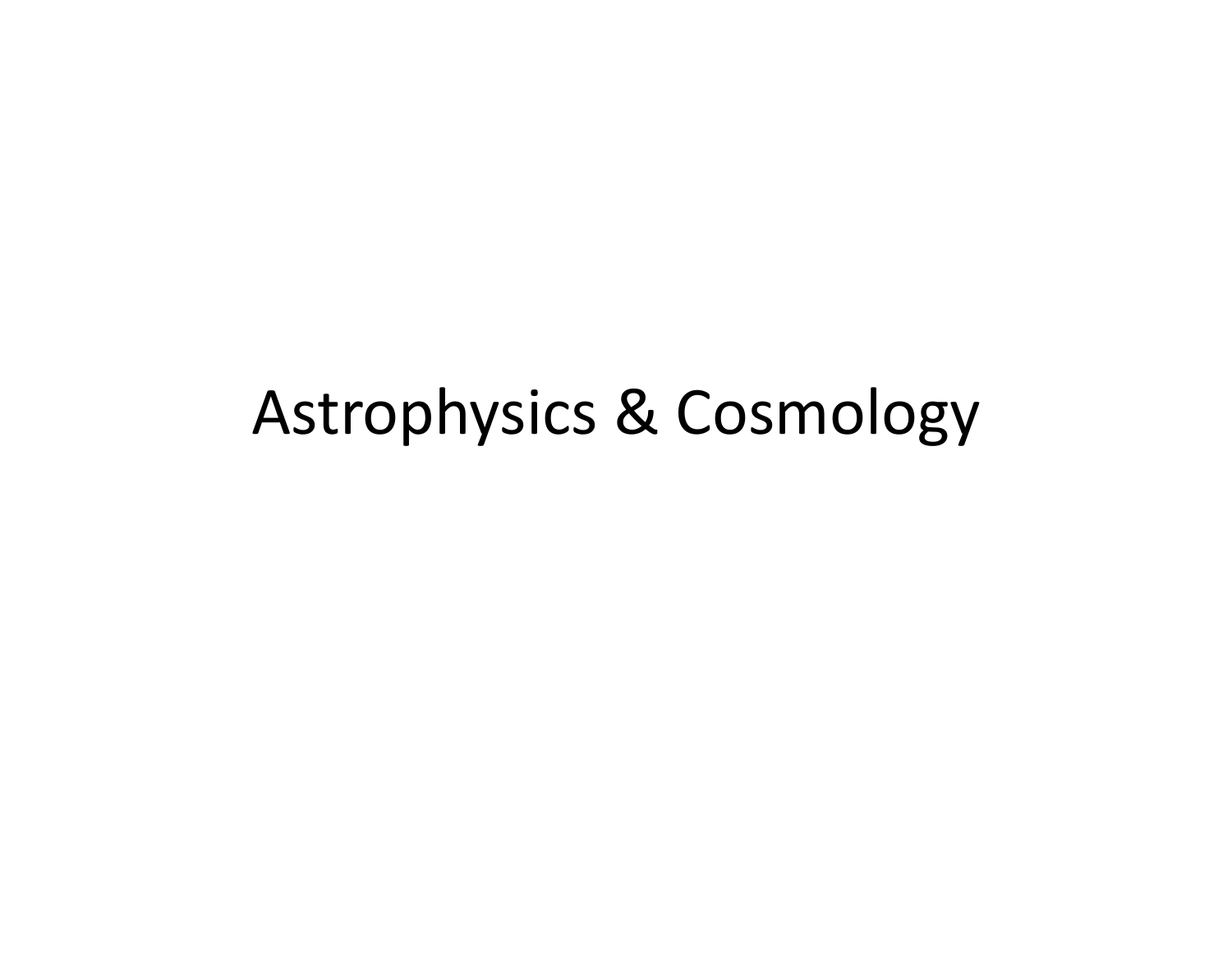## Outline of Cosmology Section

- Introduction (2 pages)
- Overview of Probes (1 page/table)
- Probes ( $\sim$ 1/2 page each) (4 pages)
- Complementarity (1/2 page)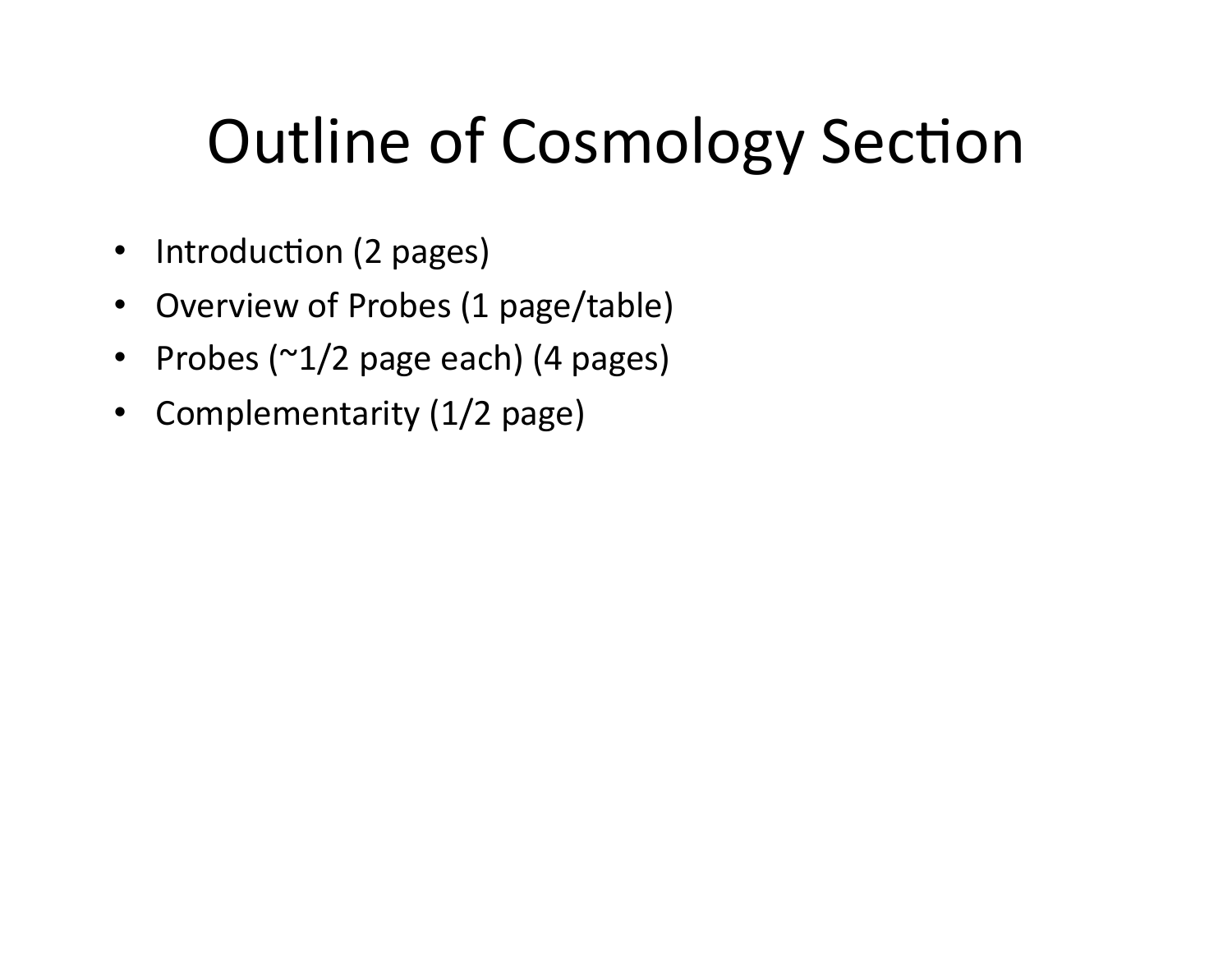| <b>Probe</b>          | <b>Current/Reach</b><br>(eV) | <b>Key systematics</b> | <b>Current</b><br><b>Surveys</b> | <b>Future</b><br>Surveys |
|-----------------------|------------------------------|------------------------|----------------------------------|--------------------------|
| <b>CMB Primordial</b> | 1.3/0.6                      | <b>None</b>            | <b>WMAP, Planck</b>              | <b>CMBPol</b>            |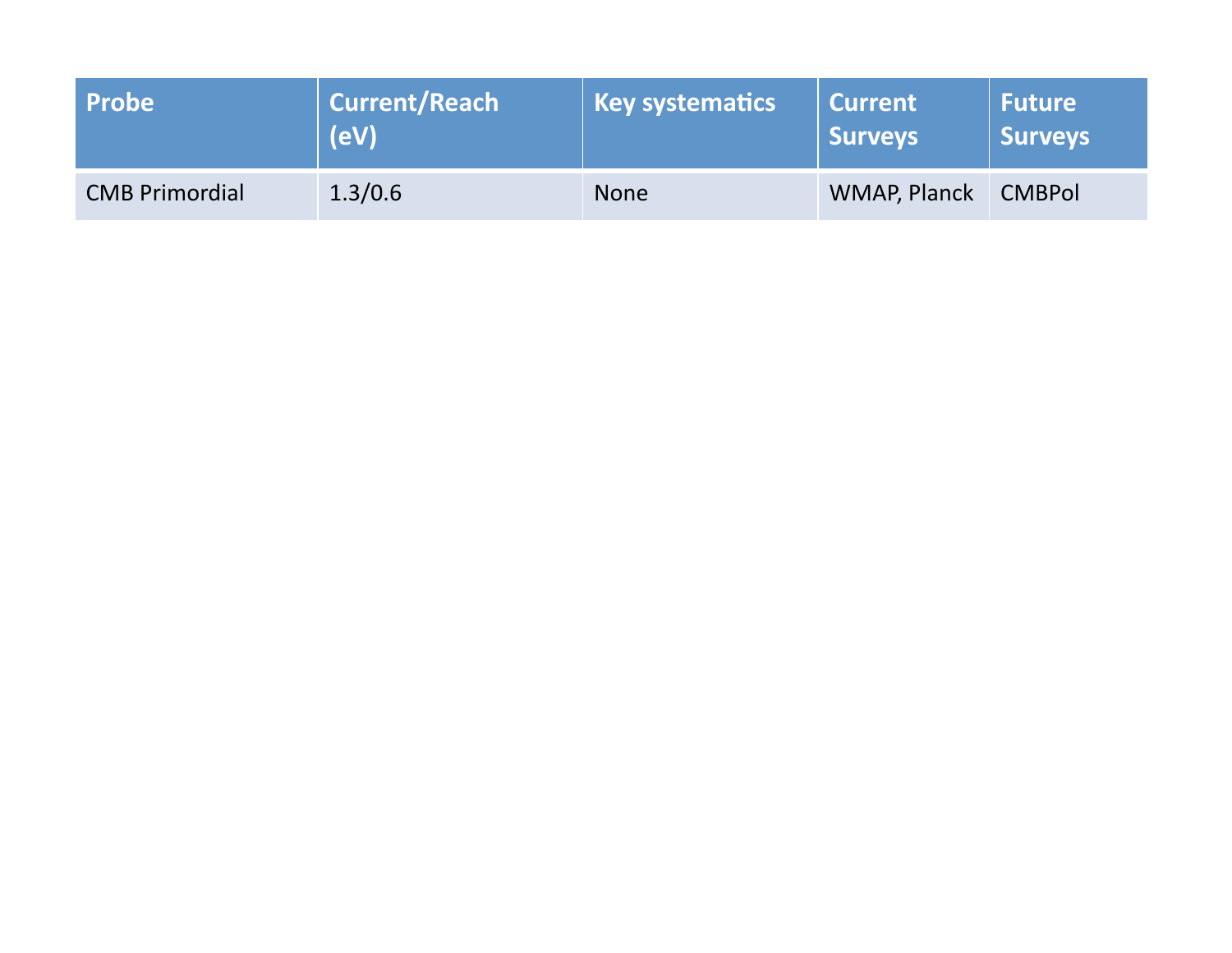| <b>Probe</b>                         | <b>Current/Reach</b><br>(eV) | <b>Key systematics</b> | <b>Current</b><br><b>Surveys</b> | <b>Future</b><br><b>Surveys</b> |
|--------------------------------------|------------------------------|------------------------|----------------------------------|---------------------------------|
| <b>CMB Primordial</b>                | 1.3/0.6                      | <b>None</b>            | <b>WMAP, Planck</b>              | <b>CMBPol</b>                   |
| CMB Primordial +<br><b>Distances</b> | 0.58/0.35                    | Distance measures      | <b>WMAP, Planck</b>              | <b>CMBPol</b>                   |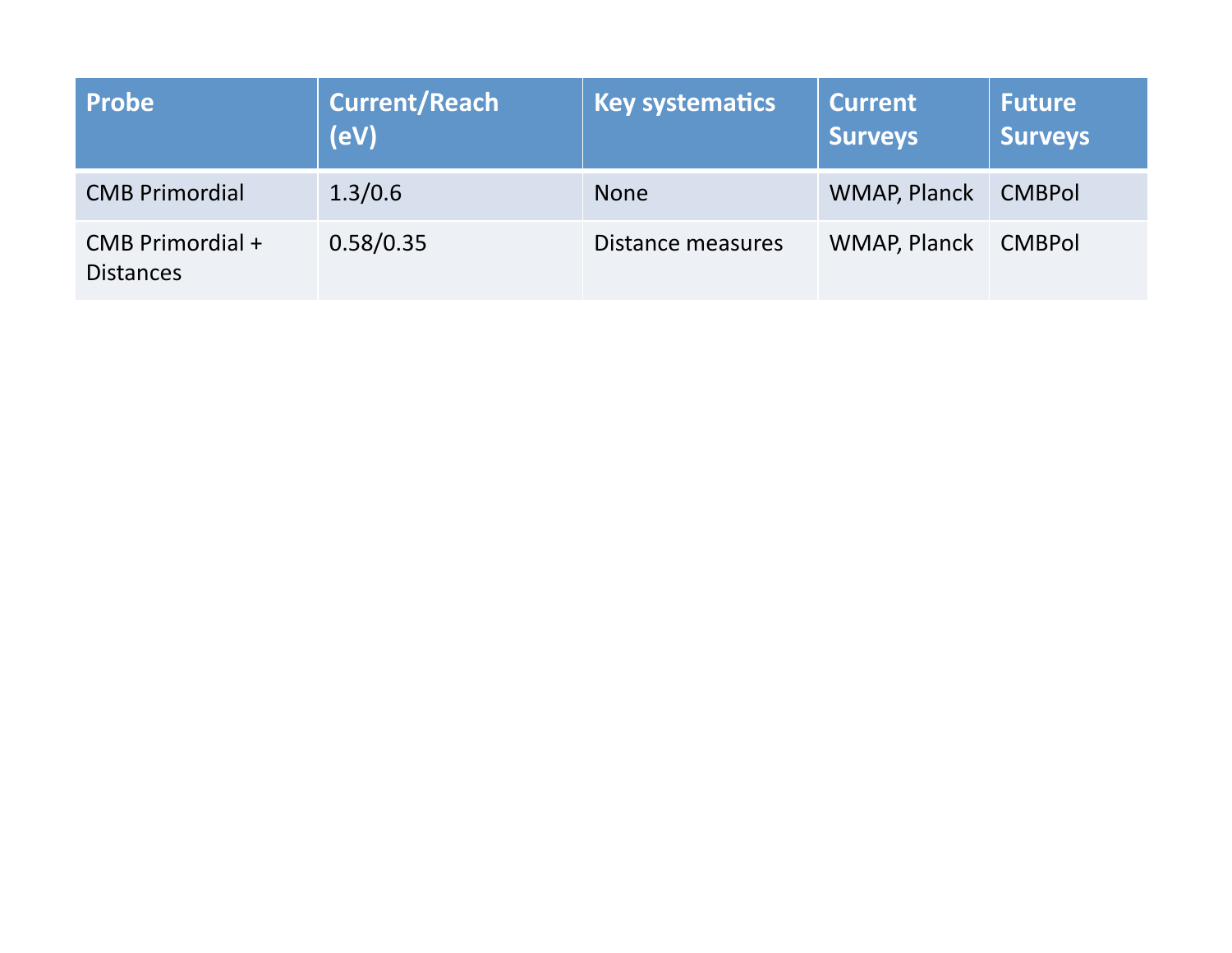| <b>Probe</b>                         | <b>Current/Reach</b><br>(eV) | <b>Key systematics</b> | <b>Current</b><br><b>Surveys</b>                   | <b>Future</b><br><b>Surveys</b> |
|--------------------------------------|------------------------------|------------------------|----------------------------------------------------|---------------------------------|
| <b>CMB Primordial</b>                | 1.3/0.6                      | <b>None</b>            | <b>WMAP, Planck</b>                                | <b>CMBPol</b>                   |
| CMB Primordial +<br><b>Distances</b> | 0.58/0.35                    | Distance measures      | <b>WMAP, Planck</b>                                | <b>CMBPol</b>                   |
| Lensing of CMB                       | INF/0.2-0.05                 | NG of Secondaries      | Planck, EBEX,<br>ACT, SPT, Polar<br>Bear, Quiet II | <b>CMBPol</b>                   |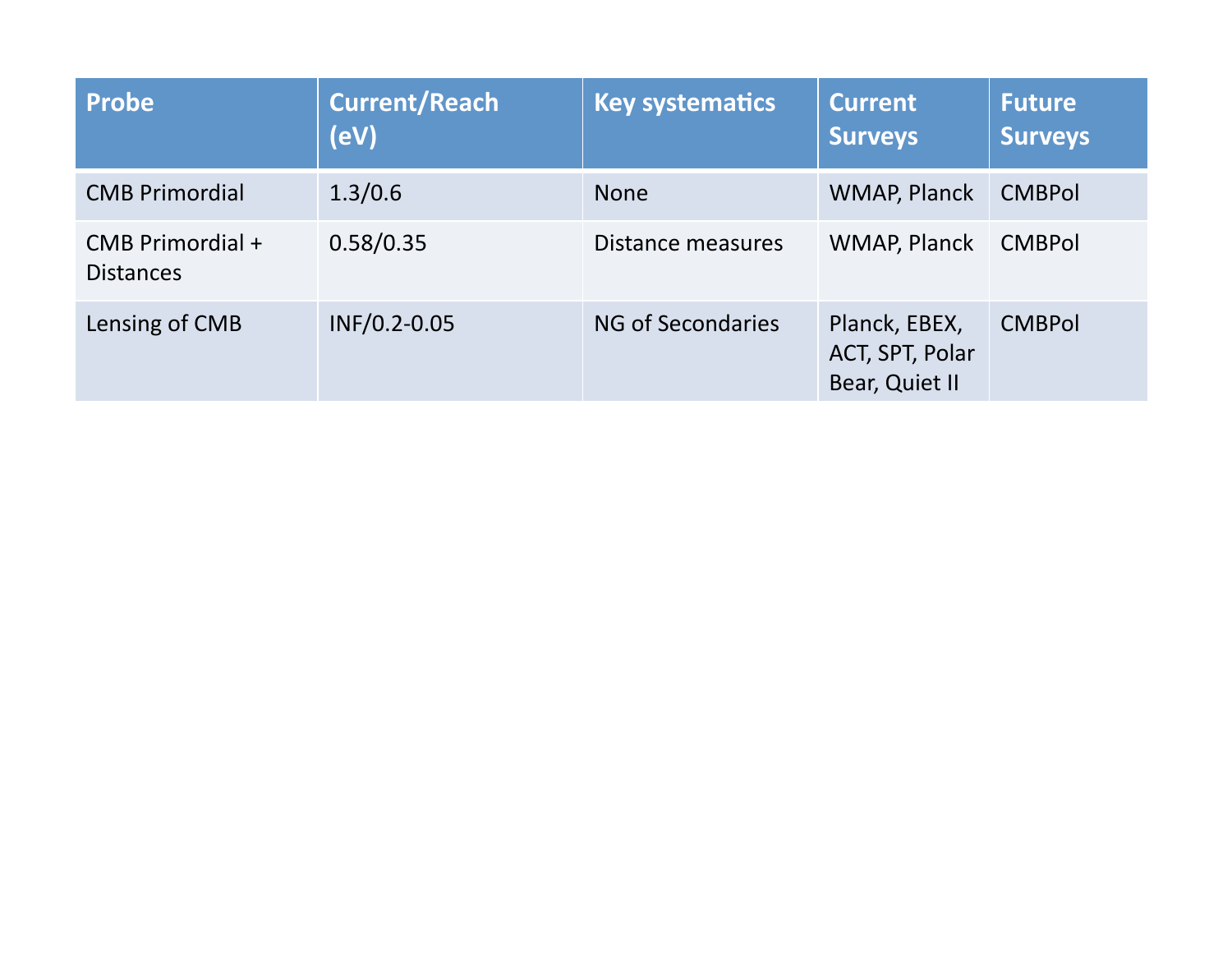| <b>Probe</b>                         | <b>Current/Reach</b><br>(eV) | <b>Key systematics</b> | <b>Current</b><br><b>Surveys</b>                   | <b>Future</b><br><b>Surveys</b>  |
|--------------------------------------|------------------------------|------------------------|----------------------------------------------------|----------------------------------|
| <b>CMB Primordial</b>                | 1.3/0.6                      | <b>None</b>            | <b>WMAP, Planck</b>                                | <b>CMBPol</b>                    |
| CMB Primordial +<br><b>Distances</b> | 0.58/0.35                    | Distance measures      | WMAP, Planck                                       | <b>CMBPol</b>                    |
| Lensing of CMB                       | $INF/0.2 - 0.05$             | NG of Secondaries      | Planck, EBEX,<br>ACT, SPT, Polar<br>Bear, Quiet II | <b>CMBPol</b>                    |
| <b>Galaxy Distribution</b>           | 0.6/0.1                      | Nonlinearities, Bias   | SDSS, DES,<br><b>Boss</b>                          | LSST,<br>WFMOS,<br><b>HETDEX</b> |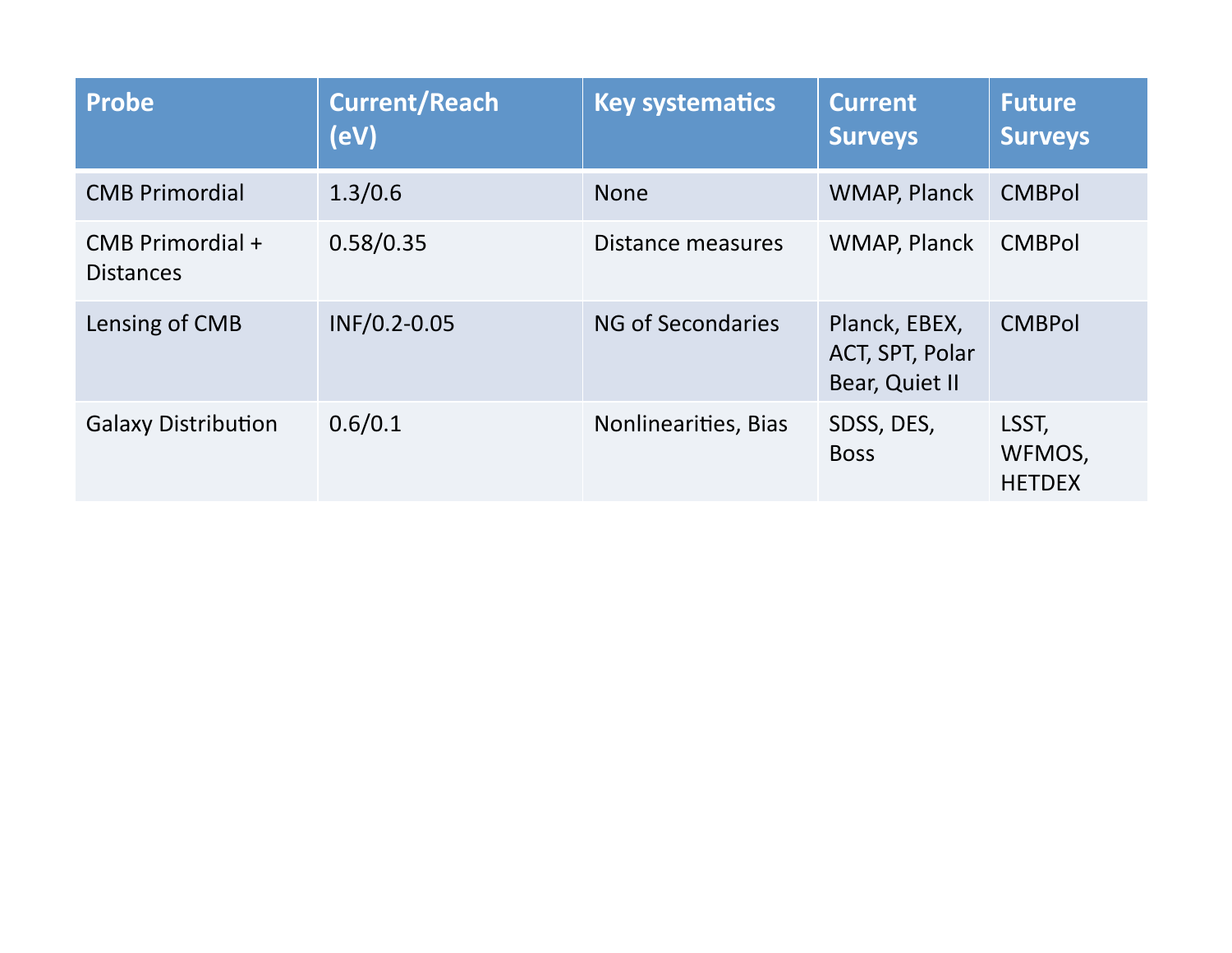| <b>Probe</b>                         | <b>Current/Reach</b><br>(eV) | <b>Key systematics</b> | <b>Current</b><br><b>Surveys</b>                   | <b>Future</b><br><b>Surveys</b>  |
|--------------------------------------|------------------------------|------------------------|----------------------------------------------------|----------------------------------|
| <b>CMB Primordial</b>                | 1.3/0.6                      | <b>None</b>            | <b>WMAP, Planck</b>                                | <b>CMBPol</b>                    |
| CMB Primordial +<br><b>Distances</b> | 0.58/0.35                    | Distance measures      | <b>WMAP, Planck</b>                                | <b>CMBPol</b>                    |
| Lensing of CMB                       | $INF/0.2 - 0.05$             | NG of Secondaries      | Planck, EBEX,<br>ACT, SPT, Polar<br>Bear, Quiet II | <b>CMBPol</b>                    |
| <b>Galaxy Distribution</b>           | 0.6/0.1                      | Nonlinearities, Bias   | SDSS, DES,<br><b>Boss</b>                          | LSST,<br>WFMOS,<br><b>HETDEX</b> |
| <b>Galaxy Lensing</b>                | 0.6/0.05                     | Baryons, NL, Photo-z   | CFHT-LS, DES,<br><b>HyperSuprime</b>               | LSST, Euclid,<br><b>JDEM</b>     |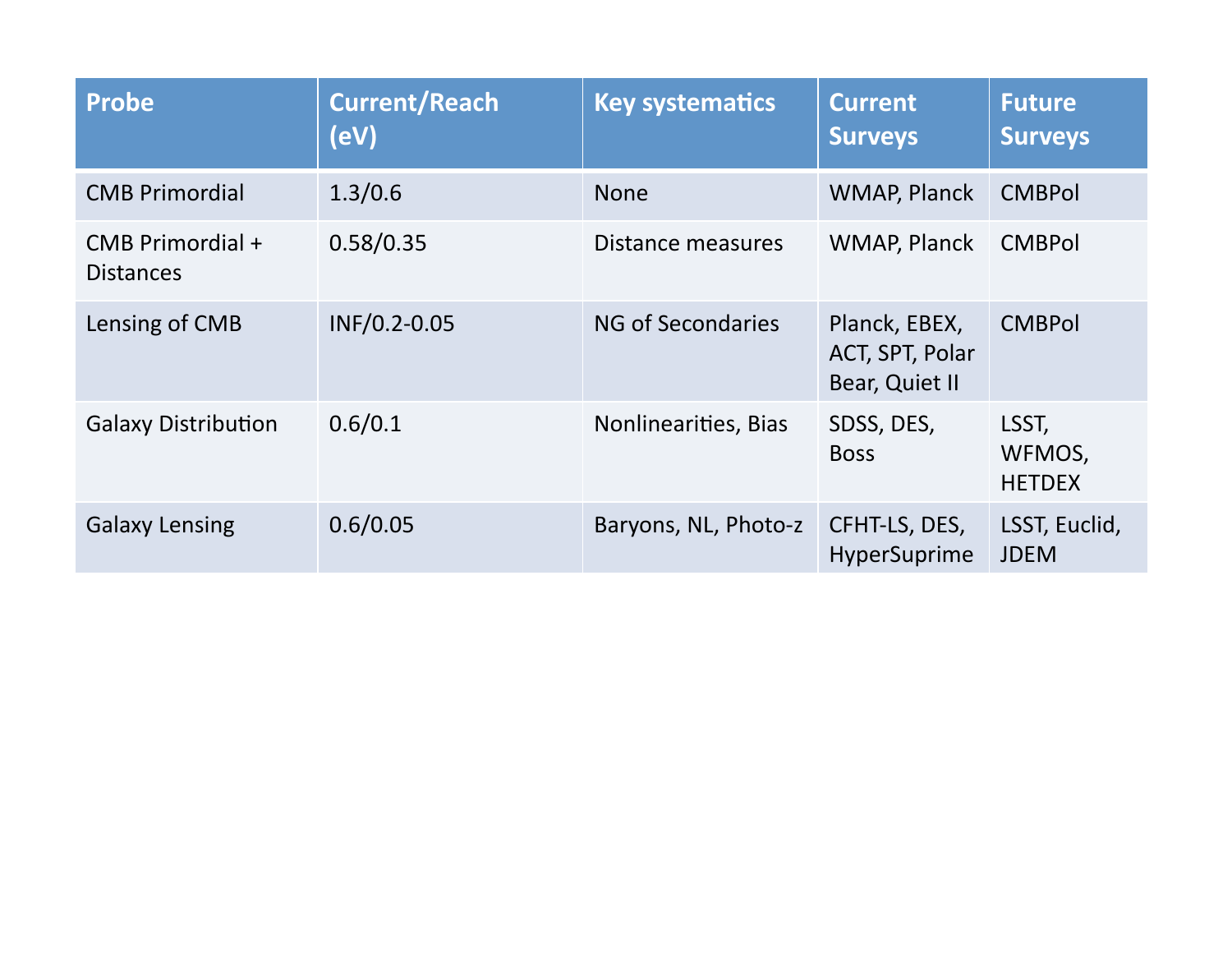| <b>Probe</b>                         | <b>Current/Reach</b><br>(eV) | <b>Key systematics</b>         | <b>Current</b><br><b>Surveys</b>                   | <b>Future</b><br><b>Surveys</b>  |
|--------------------------------------|------------------------------|--------------------------------|----------------------------------------------------|----------------------------------|
| <b>CMB Primordial</b>                | 1.3/0.6                      | <b>None</b>                    | <b>WMAP, Planck</b>                                | <b>CMBPol</b>                    |
| CMB Primordial +<br><b>Distances</b> | 0.58/0.35                    | Distance measures              | <b>WMAP, Planck</b>                                | <b>CMBPol</b>                    |
| Lensing of CMB                       | $INF/0.2 - 0.05$             | <b>NG of Secondaries</b>       | Planck, EBEX,<br>ACT, SPT, Polar<br>Bear, Quiet II | <b>CMBPol</b>                    |
| <b>Galaxy Distribution</b>           | 0.6/0.1                      | Nonlinearities, Bias           | SDSS, DES,<br><b>Boss</b>                          | LSST,<br>WFMOS,<br><b>HETDEX</b> |
| <b>Galaxy Lensing</b>                | 0.6/0.05                     | Baryons, NL, Photo-z           | CFHT-LS, DES,<br><b>HyperSuprime</b>               | LSST, Euclid,<br><b>JDEM</b>     |
| Lyman alpha                          | $0.2 - ?/0.1$                | Bias, Metals, QSO<br>continuum | SDSS, BOSS,<br><b>Keck</b>                         | <b>BigBOSS</b>                   |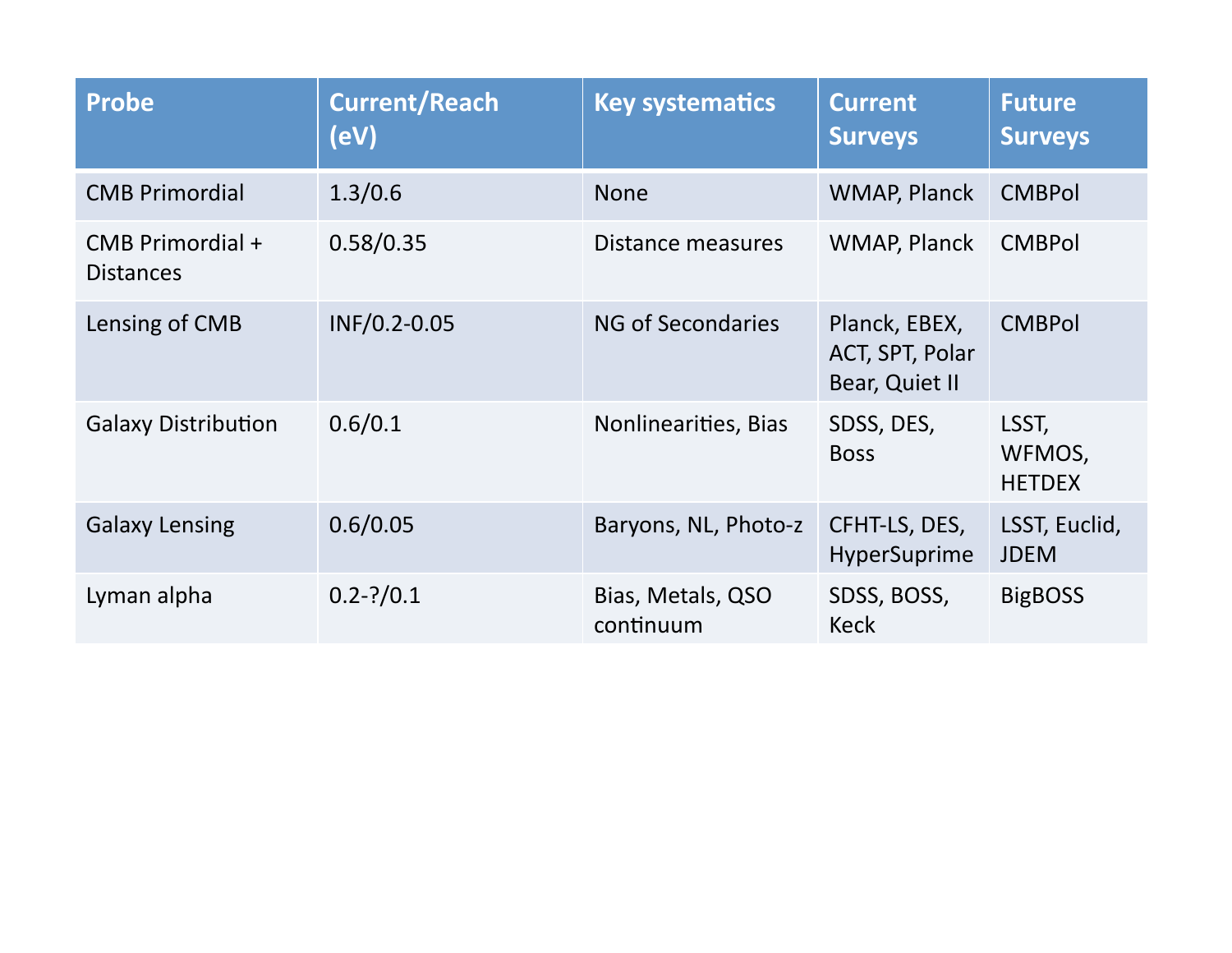| <b>Probe</b>                         | <b>Current/Reach</b><br>(eV) | <b>Key systematics</b>         | <b>Current</b><br><b>Surveys</b>                   | <b>Future</b><br><b>Surveys</b>  |
|--------------------------------------|------------------------------|--------------------------------|----------------------------------------------------|----------------------------------|
| <b>CMB Primordial</b>                | 1.3/0.6                      | <b>None</b>                    | <b>WMAP, Planck</b>                                | <b>CMBPol</b>                    |
| CMB Primordial +<br><b>Distances</b> | 0.58/0.35                    | Distance measures              | <b>WMAP, Planck</b>                                | <b>CMBPol</b>                    |
| Lensing of CMB                       | INF/0.2-0.05                 | <b>NG of Secondaries</b>       | Planck, EBEX,<br>ACT, SPT, Polar<br>Bear, Quiet II | <b>CMBPol</b>                    |
| <b>Galaxy Distribution</b>           | 0.6/0.1                      | Nonlinearities, Bias           | SDSS, DES,<br><b>Boss</b>                          | LSST,<br>WFMOS,<br><b>HETDEX</b> |
| <b>Galaxy Lensing</b>                | 0.6/0.05                     | Baryons, NL, Photo-z           | CFHT-LS, DES,<br><b>HyperSuprime</b>               | LSST, Euclid,<br><b>JDEM</b>     |
| Lyman alpha                          | $0.2 - ?/0.1$                | Bias, Metals, QSO<br>continuum | SDSS, BOSS,<br><b>Keck</b>                         | <b>BigBOSS</b>                   |
| 21 cm                                | INF/0.1-0.006                | Foregrounds                    | LOFAR, MWA,<br>Paper, GMRT                         | <b>SKA</b>                       |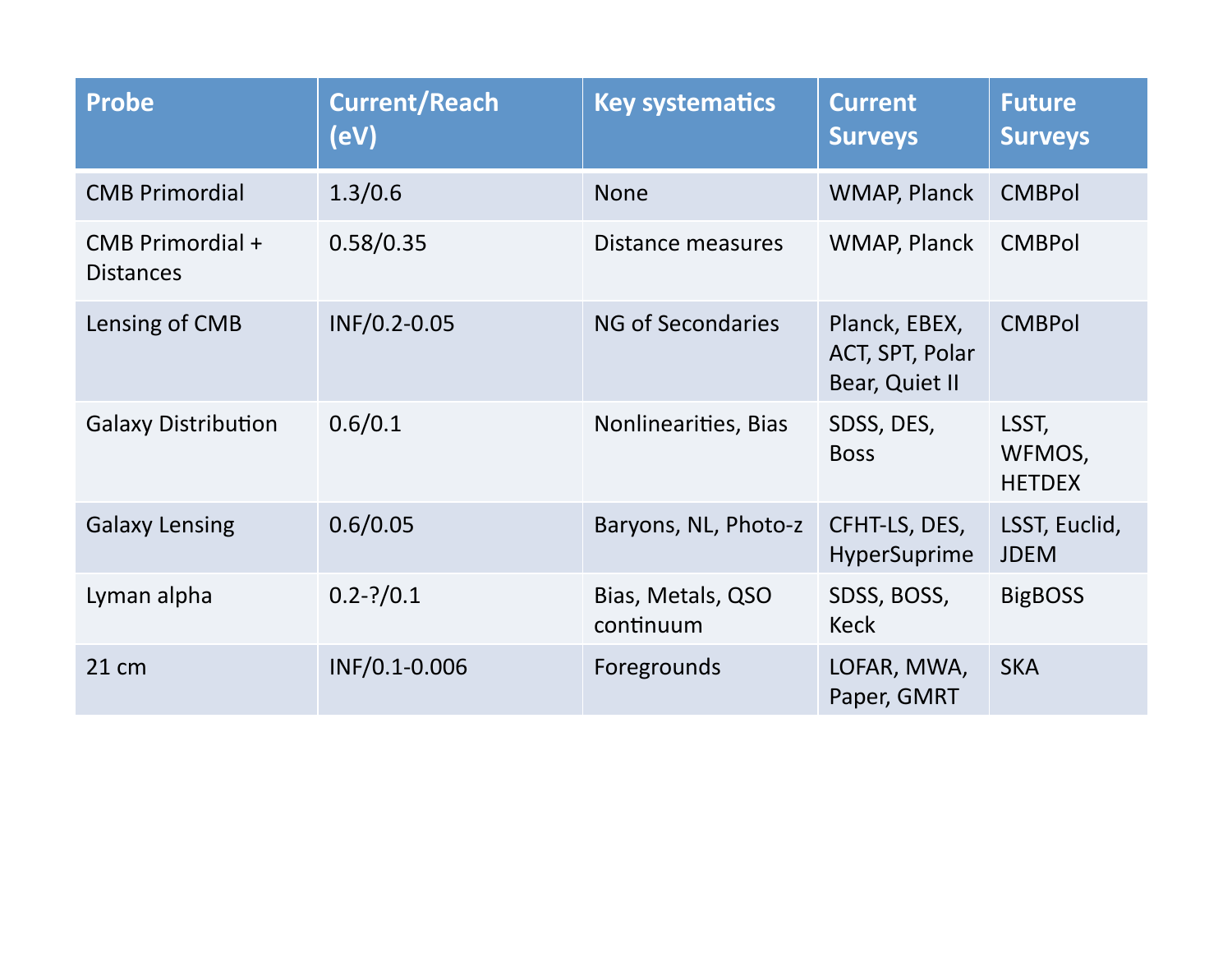| <b>Probe</b>                         | <b>Current/Reach</b><br>(eV) | <b>Key systematics</b>                    | <b>Current</b><br><b>Surveys</b>                   | <b>Future</b><br><b>Surveys</b>  |
|--------------------------------------|------------------------------|-------------------------------------------|----------------------------------------------------|----------------------------------|
| <b>CMB Primordial</b>                | 1.3/0.6                      | <b>None</b>                               | <b>WMAP, Planck</b>                                | <b>CMBPol</b>                    |
| CMB Primordial +<br><b>Distances</b> | 0.58/0.35                    | Distance measures                         | <b>WMAP, Planck</b>                                | <b>CMBPol</b>                    |
| Lensing of CMB                       | INF/0.2-0.05                 | <b>NG of Secondaries</b>                  | Planck, EBEX,<br>ACT, SPT, Polar<br>Bear, Quiet II | <b>CMBPol</b>                    |
| <b>Galaxy Distribution</b>           | 0.6/0.1                      | Nonlinearities, Bias                      | SDSS, DES,<br><b>Boss</b>                          | LSST,<br>WFMOS,<br><b>HETDEX</b> |
| <b>Galaxy Lensing</b>                | 0.6/0.05                     | Baryons, NL, Photo-z                      | CFHT-LS, DES,<br>HyperSuprime                      | LSST, Euclid,<br><b>JDEM</b>     |
| Lyman alpha                          | $0.2 - ?/0.1$                | Bias, Metals, QSO<br>continuum            | SDSS, BOSS,<br><b>Keck</b>                         | <b>BigBOSS</b>                   |
| 21 cm                                | INF/0.1-0.006                | Foregrounds                               | LOFAR, MWA,<br>Paper, GMRT                         | <b>SKA</b>                       |
| <b>Galaxy Clusters</b>               | $0.3 - ?/0.1$                | <b>Mass Function, Mass</b><br>Calibration | SDSS, Chandra                                      | <b>LSST</b>                      |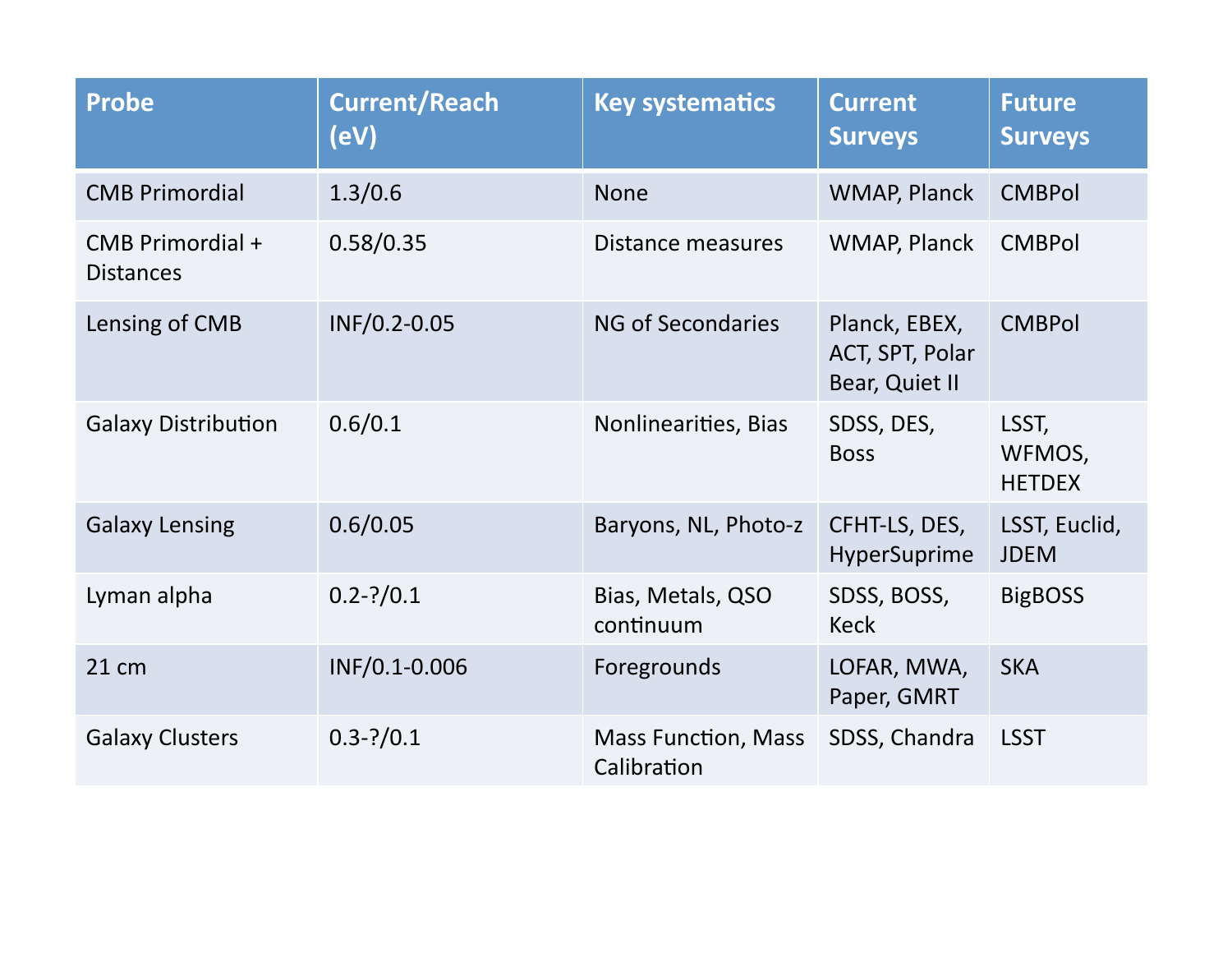| <b>Probe</b>                         | <b>Current/Reach</b><br>(eV)                             | <b>Key systematics</b>                    | <b>Current</b><br><b>Surveys</b>                   | <b>Future</b><br><b>Surveys</b>      |
|--------------------------------------|----------------------------------------------------------|-------------------------------------------|----------------------------------------------------|--------------------------------------|
| <b>CMB Primordial</b>                | 1.3/0.6                                                  | <b>None</b>                               | WMAP, Planck                                       | <b>CMBPol</b>                        |
| CMB Primordial +<br><b>Distances</b> | 0.58/0.35                                                | Distance measures                         | WMAP, Planck                                       | <b>CMBPol</b>                        |
| Lensing of CMB                       | INF/0.2-0.05                                             | <b>NG of Secondaries</b>                  | Planck, EBEX,<br>ACT, SPT, Polar<br>Bear, Quiet II | <b>CMBPol</b>                        |
| <b>Galaxy Distribution</b>           | 0.6/0.1                                                  | Nonlinearities, Bias                      | SDSS, DES,<br><b>Boss</b>                          | LSST,<br>WFMOS,<br><b>HETDEX</b>     |
| <b>Galaxy Lensing</b>                | 0.6/0.05                                                 | Baryons, NL, Photo-z                      | CFHT-LS, DES,<br>HyperSuprime                      | LSST, Euclid,<br><b>JDEM</b>         |
| Lyman alpha                          | $0.2 - ?/0.1$                                            | Bias, Metals, QSO<br>continuum            | SDSS, BOSS,<br><b>Keck</b>                         | <b>BigBOSS</b>                       |
| 21 cm                                | INF/0.1-0.006                                            | Foregrounds                               | LOFAR, MWA,<br>Paper, GMRT                         | <b>SKA</b>                           |
| <b>Galaxy Clusters</b>               | $0.3 - ?/0.1$                                            | <b>Mass Function, Mass</b><br>Calibration | SDSS, Chandra                                      | <b>LSST</b>                          |
| Supernovae                           | NH (if $\Theta_{13}$ > 0.001)<br>IH (any $\Theta_{13}$ ) | Emergent neutrino<br>spectra              | SuperK,<br><b>IceCUBE</b>                          | <b>Nobel</b><br>Liquids,<br>Gadzooks |